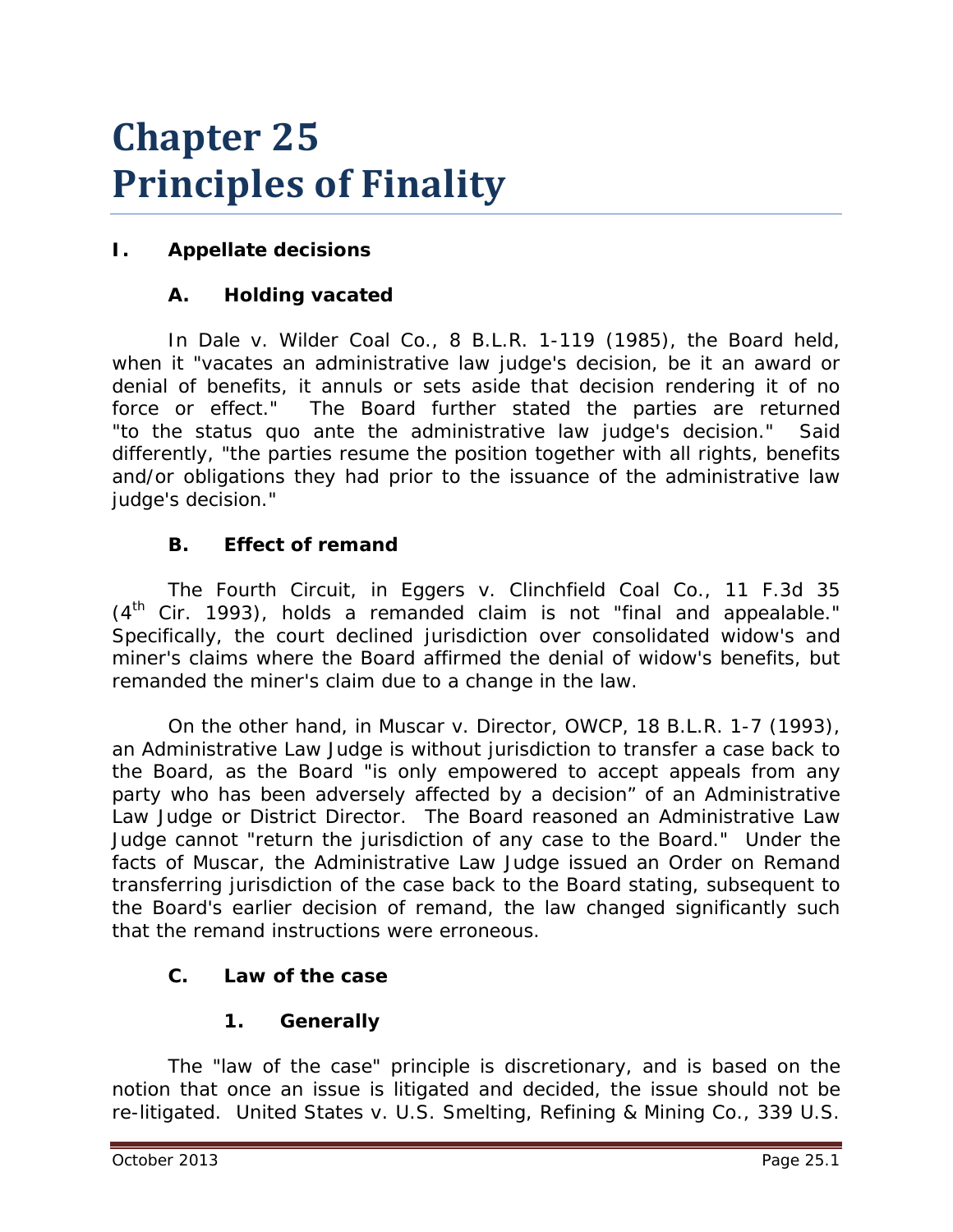186 (1950), *reh'g denied*, 339 U.S. 972 (1950). Thus, in *Brinkley v. Peabody Coal Co.*, 14 B.L.R. 1-147 (1990), rebuttal under 20 C.F.R. § 727.203(b) was precluded where the Board previously affirmed an Administrative Law Judge's finding that rebuttal was not established in an earlier decision, and no exception to the doctrine was demonstrated. *See also Dean v. Marine Terminals Corp.*, 15 B.R.B.S. 394 (1983). Exceptions to application of the "law of the case" doctrine include a change in an underlying fact situation, intervening controlling authority demonstrating the initial decision was erroneous, or finding the Board's initial holding resulted in manifest injustice. *C.C. v. Westmoreland Coal Co*., BRB Nos. 07-0359 BLA and 07-0359 BLA-A (May 29, 2008)(unpub.).

## **2. Clearly erroneous, "law of the case" inapplicable**

Departure from the "law of the case" doctrine is appropriate where the prior holding is "clearly erroneous," and its continued application would constitute a "manifest injustice." *Cale v. Johnson*, 861 F.2d 943, 947 (6th Cir. 1988) (citing to *Arizona v. California*, 460 U.S. 605 (1983)).

## **3. Petition for modification, "law of the case" inapplicable**

By unpublished decision in *Mitchell v. Daniels Co.*, BRB Nos. 01-0364 BLA and 03-0134 BLA (Feb. 12, 2004) (unpub.), *aff'd*, 479 F.3d 321 (4th Cir. 2007), the "law of the case" doctrine does not apply to a modification proceeding; rather, all judicially-determined facts, including length of coal mine employment and designation of the proper responsible operator, must be reviewed *de novo* on modification.

# **D. Changes in the law**

The law in effect at the time the decision is rendered is controlling. *Berka v. North American Coal Corp.*, 8 B.L.R. 1-183 (1985); *Rapavi v. Youghiogheny and Ohio Coal Corp.*, 7 B.L.R. 1-435 (1984).

# **E. Effect of multiple motions for reconsideration**

In *Midland Coal Co. v. Director, OWCP*, 149 F.3d 558 (7<sup>th</sup> Cir. 1998), the court did not have jurisdiction to decide an appeal, where Employer filed three motions to reconsider the award of benefits with the Board. In so holding, the court reasoned:

[A] motion for reconsideration filed within 30 days of a decision tolls the time to appeal to this court, and sec. 10(c) of the APA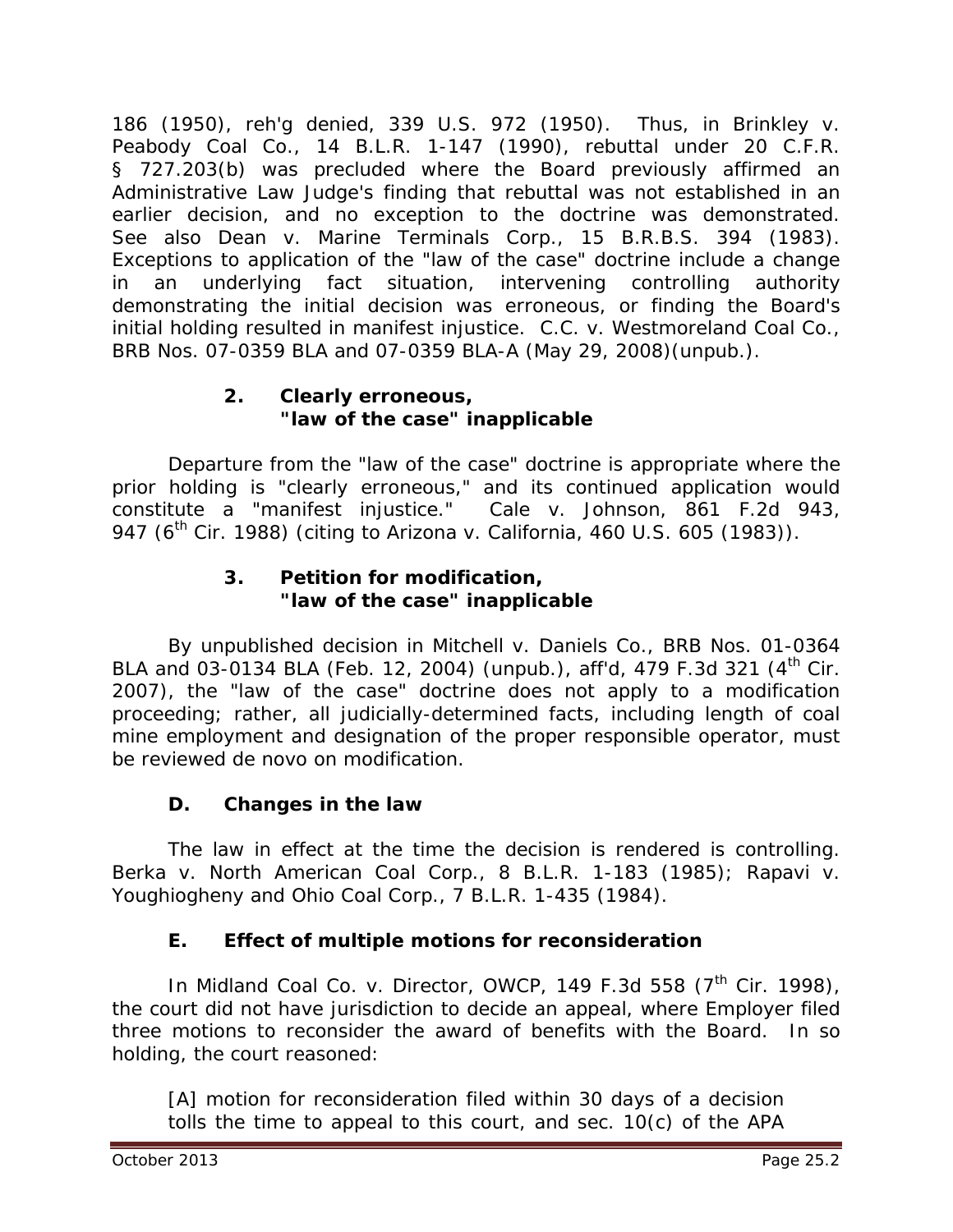does not apply to the first motion for reconsideration. When the first motion is denied, the original, 'non-interlocutory order' stands, and the loser has 60 days to appeal to the United States Court of Appeals.

**. . .**

The final non-interlocutory decision on the merits is appealable to this court. Once 60 days expires after the original decision, or after the first denial of reconsideration, this court has no jurisdiction over an appeal.

The court cited to *Peabody Coal Co. v. Abner,* 118 F.3d 1106, 1108  $(6<sup>th</sup>$  Cir. 1997), where the Sixth Circuit arrived at the same conclusion.

In *Knight v. Director, OWCP*, 14 B.L.R. 1-166 (1991), a second motion for reconsideration, which was filed within 30 days of the decision on reconsideration, but not within 30 days of the original decision and order, was untimely. The Board concluded, even if the second motion had been timely filed, it improperly raised issues that were not raised in the first motion.

#### **F. Interlocutory appeals, criteria for accepting**

In *Cochran v. Westmoreland Coal Co.*, 21 B.L.R. 1-89 (1998), the Administrative Law Judge issued an order dismissing certain named operators, and remanded "the case for a complete medical examination as he found the record void of a complete assessment based on a correct employment history." The Director requested reconsideration and asserted, on remand, he should be able to further investigate the responsible operator issue, and Westmoreland Coal should not be dismissed prior to that investigation. The Administrative Law Judge denied the reconsideration request, and the Director appealed his interlocutory orders.

The Board initially noted, "An order that leaves the question of entitlement on the merits unresolved does not constitute a final appealable order." It then set forth the factors for the "collateral order exception" as follows: (1) the order must conclusively determine the disputed issue; (2) the order must resolve an important issue separate from the merits of the action; and (3) the order must be effectively unreviewable on appeal from final judgment. Upon consideration of these factors, the Board concluded the exception applied because the Administrative Law Judge's orders "conclusively determined that Westmoreland was not a potentially responsible operator in this case and have undermined any further investigation concerning the potential liability of ICI." The Board noted,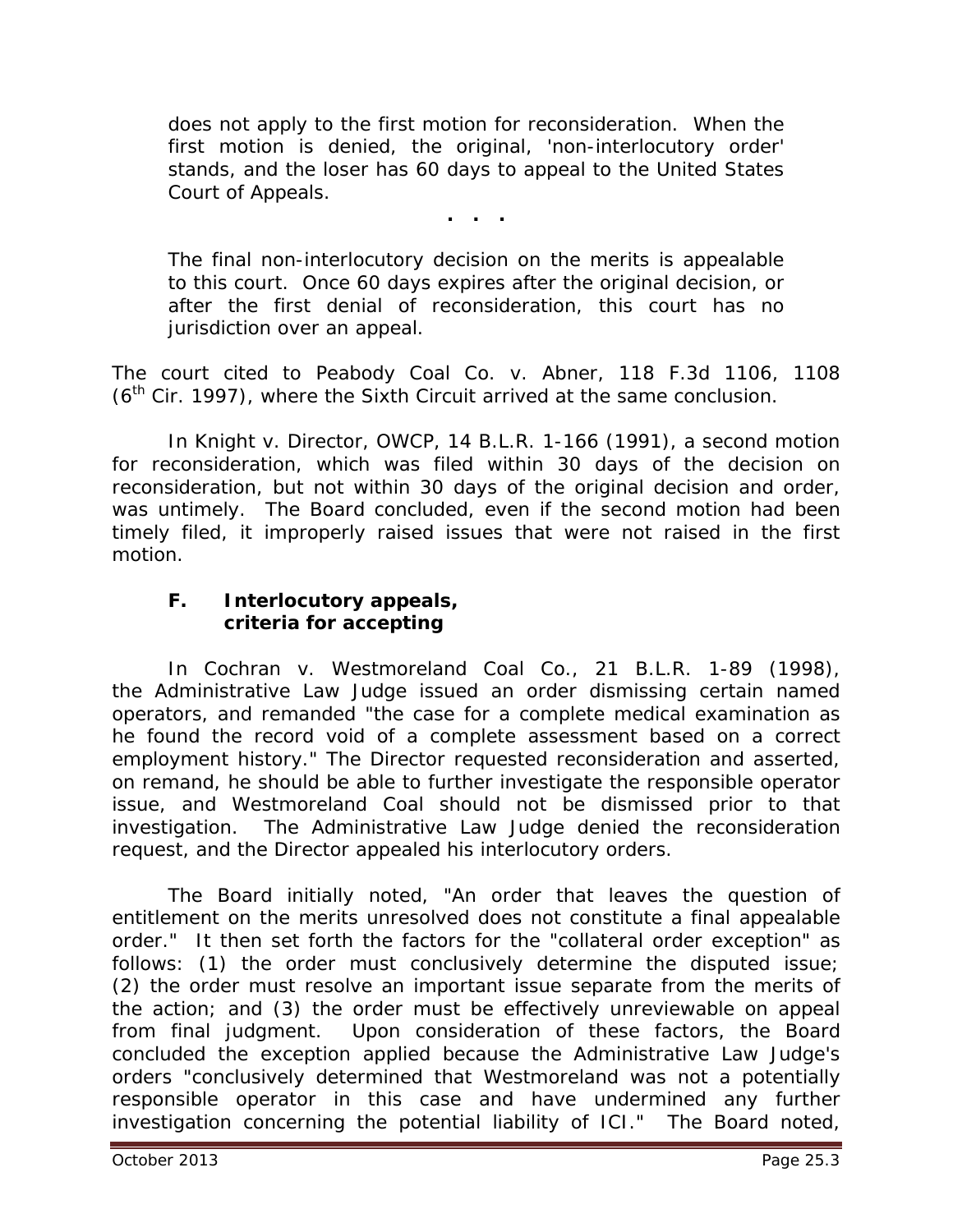if benefits are awarded, the Director would be precluded from "proceeding against any putative responsible operator which had not been a participant in every stage of the prior adjudication."

Under the amended regulations, the Administrative Law Judge is prohibited from dismissing the designated responsible operator. If the Administrative Law Judge concludes the operator was not properly named, and the miner is found to be entitled to benefits, then the Trust Fund will commence the payment of benefits. For further discussion of this issue, *see* Chapters 4 and 7.

## **II. Clerical corrections**

In *Coleman v. Ramey Coal Co.*, 18 B.L.R. 1-9 (1993), the Board applied Rule 60(a) of the Federal Rules of Civil Procedure and held a clerical mistake may be corrected at any time before an appeal is docketed or, if an appeal is pending, such a correction may be made with leave of the appellate tribunal. If no appeal is filed, there is no time limit to correct a clerical mistake. The Board was careful to note, however, a clerical error is "'one which is a mistake or omission mechanical in nature which does not involve a legal decision or judgment by an attorney and which is apparent on the record.'"

## **III. Res judicata**

## **A. Generally**

Application of the doctrines of *res judicata* and collateral estoppel in black lung claims is problematic. Because of the progressively worsening nature of pneumoconiosis, the Act and its implementing regulations permit petitions for modification and subsequent claims.

## **B. Subsequent claims under 20 C.F.R. § 725.309**

The provisions at 20 C.F.R. § 725.309 provide relief from ordinary principles of *res judicata* where a miner's condition has worsened due to the progressive nature of pneumoconiosis. Thus, the adjudicator must make a threshold determination of whether the miner established an element of entitlement previously adjudicated against him or her *prior* to adjudicating the entire claim on the merits.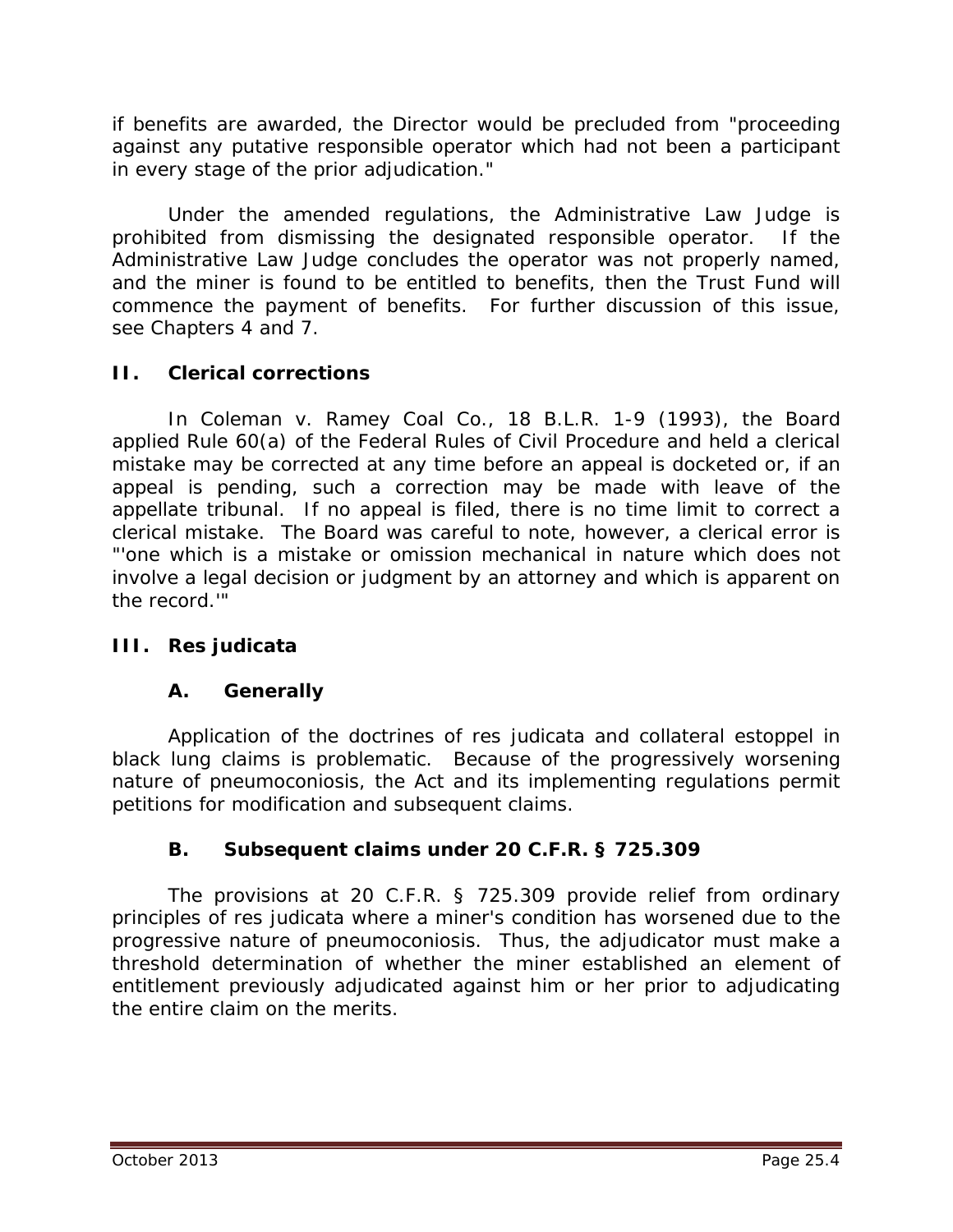#### **C. Prior claim untimely,** *res judicata* **bars subsequent claim**

In *Stolitza v. Barnes and Tucker Co.*, 23 B.L.R. 1-93 (2005), the District Director's denial of a prior claim (as being untimely filed under 20 C.F.R. § 725.308) "is *res judicata* and its effect is to bar the filing of the instant subsequent claim." Under the facts of the case, Claimant filed a subsequent claim asserting the District Director incorrectly concluded his prior claim was untimely. Citing to *Hughes v. Clinchfield Coal Co*, 21 B.L.R. 1-134 (1999) (en banc), the Administrative Law Judge held collateral estoppel did not apply to preclude re-litigation of the prior claim's timeliness since the miner "did not have a full and fair opportunity to litigate the issue in the previous forum." The Board disagreed, and concluded "claimant did, in fact, have a full and fair opportunity to litigate the timeliness issue before the District Director but did not take advantage of the opportunity." As a result, the Board concluded the subsequent claim was barred, and it vacated the Administrative Law Judge's award of benefits.

## **IV. Collateral estoppel**

## **A. Factors to consider**

The following requirements must be satisfied prior to application of collateral estoppel or issue preclusion. The precluded issue must be (1) the same issue involved in the prior action, (2) actually litigated in the prior action, and (3) essential to the final judgment in the prior action. Additionally, (1) the party against whom estoppel is invoked must have been fully represented in the prior litigation, and (2) the parties in both actions must be the same, or in privity.

## **B. Losing on an issue, prevailing overall**

In a case involving a multiple claim under 20 C.F.R. § 725.309, the prevailing party in the first claim (either the employer or Director) is entitled to relief from collateral estoppel in a second claim with regard to any adversely decided issues. This is because the employer or Director could not appeal any adversely decided issue since the overall decision was in its favor.

For example, in *Sellards v. Director, OWCP*, 17 B.L.R. 1-77 (1993), the Administrative Law Judge adjudicating a miner's second claim adopted the findings of fact made by another Administrative Law Judge in the first claim, *to wit*, Claimant worked as a "miner," and established ten years of coal mine employment in the first claim. The Board agreed with the Director that the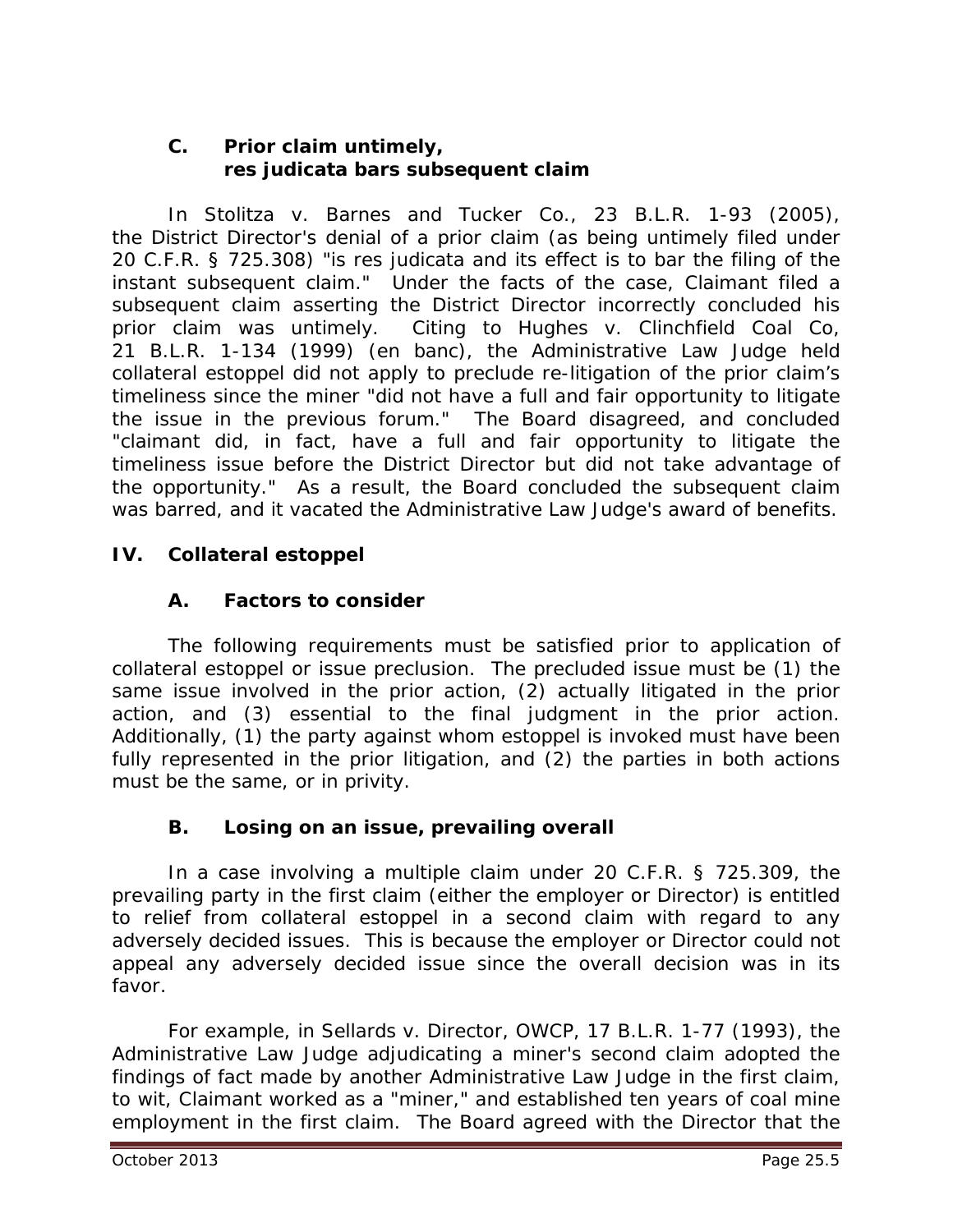adoption of these findings constituted error:

The doctrine of *res judicata* generally has no application in the context of a duplicate claim, as the purpose Section 725.309(d) is to provide relief from the principles of *res judicata* to a miner whose physical condition worsens over time. (citation omitted). In addition, as the Director has noted, one of the criteria that must be met before the doctrine can be applied is that the party against whom estoppel is sought must have had a full and fair opportunity to litigate the issue in the prior proceeding. (citation omitted). The Director was not able to fully litigate the issue of whether the miner was a coal miner, as the Director was not adversely affected by the prior Decision and Order denying benefits and, therefore, did not have standing to appeal the administrative law judge's finding that the labor performed by claimant constituted qualifying coal mine employment. (citations omitted). Thus, we vacate the administrative law judge's finding that claimant established at least ten years of coal mine employment and remand the case to the administrative law judge for further consideration of this issue.

*Id.* at 1-78. *See also White v. Elrod*, 816 F.2d 1172 (7<sup>th</sup> Cir. 1987).

#### **C. Subsequent claims**

#### **1. Stipulation in prior claim, effect of**

The amended regulations at 20 C.F.R. § 725.309(d)(4) address findings made in a prior claim, and provide the following:

If the claimant demonstrates a change in one of the applicable conditions of entitlement, no findings made in connection with the prior claim, except those based on a party's failure to contest an issue (see § 725.463), shall be binding on any party in the adjudication of the subsequent claim. However, any stipulation made by any party in connection with the prior claim shall be binding on that party in the adjudication of the subsequent claim.

20 C.F.R. § 725.309(d)(4).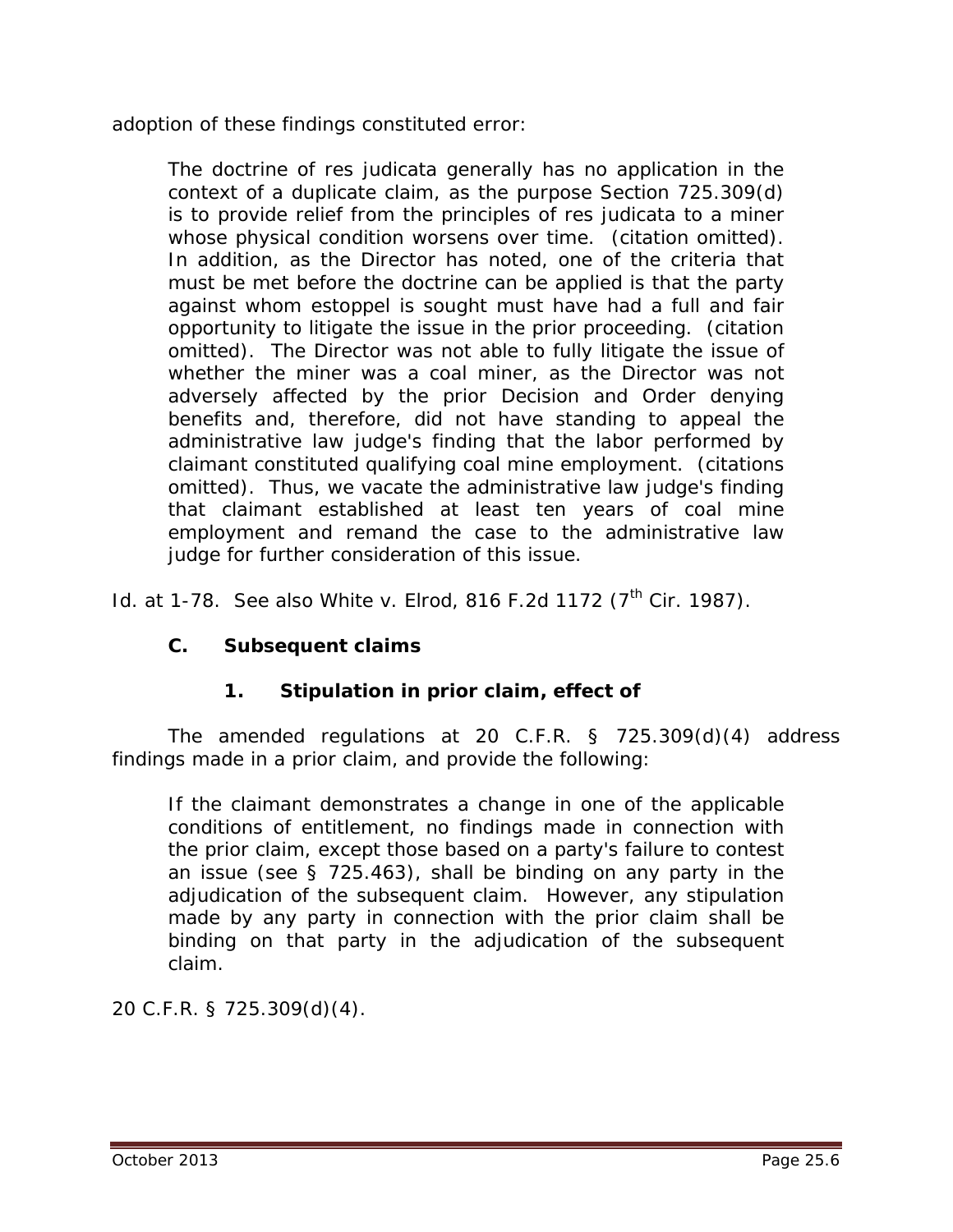## **2. Findings by Administrative Law Judge, effect of**

In the subsequent claim of *Helen Mining Co. v. Director, OWCP [Obush]*, 650 F.3d 248 (3rd Cir. 2011), Employer argued the Administrative Law Judge is barred from "reconsidering facts (regarding the miner's smoking history) that were already determined" by another Administrative Law Judge in the prior claim. The court stated:

ALJ Burke did state that Obush quit smoking in 1968, while ALJ Tierney stated that he quit in 1970. It was error for ALJ Burke to admit a different date into the record, but we regard it—and any potential impact it may have had on ALJ Burke's finding of 25 pack years—as harmless.

#### **D. 20 C.F.R. Parts 718 and 727, collateral estoppel inapplicable**

In *Alexander v. Island Creek Coal Co.*, 12 B.L.R. 1-44 (1988), collateral estoppel only precludes the re-litigation of issues arising from the same legal standards and burdens of proof between the same parties or those parties in privity. Consequently, because the entitlement standards under 20 C.F.R. Part 727 differ from the standards at 20 C.F.R. Part 718, collateral estoppel does not apply.

#### **E. Subsequent state agency determinations, collateral estoppel inapplicable**

In *Freeman United Coal Mining Co. v. Director, OWCP*, 20 F.3d 289  $(7<sup>th</sup>$  Cir. 1994), the court held collateral estoppel was unavailable to Employer, which argued a finding by the Illinois Industrial Commission of partial disability due to pneumoconiosis, constituted a complete bar to the Administrative Law Judge's earlier finding of total disability due to pneumoconiosis. The court noted, "Collateral estoppel, also known as issue preclusion, 'refers to the effect of a judgment in foreclosing relitigation in a subsequent action of an issue of law or fact that has been actually litigated and decided in the initial action.'" The Seventh Circuit held collateral estoppel is an affirmative defense, and the party asserting it has the burden of establishing its propriety. In this case, because the Illinois Industrial Commission's determination was subsequent to the Administrative Law Judge's decision, Employer could not use collateral estoppel to bar the Administrative Law Judge's finding of total disability.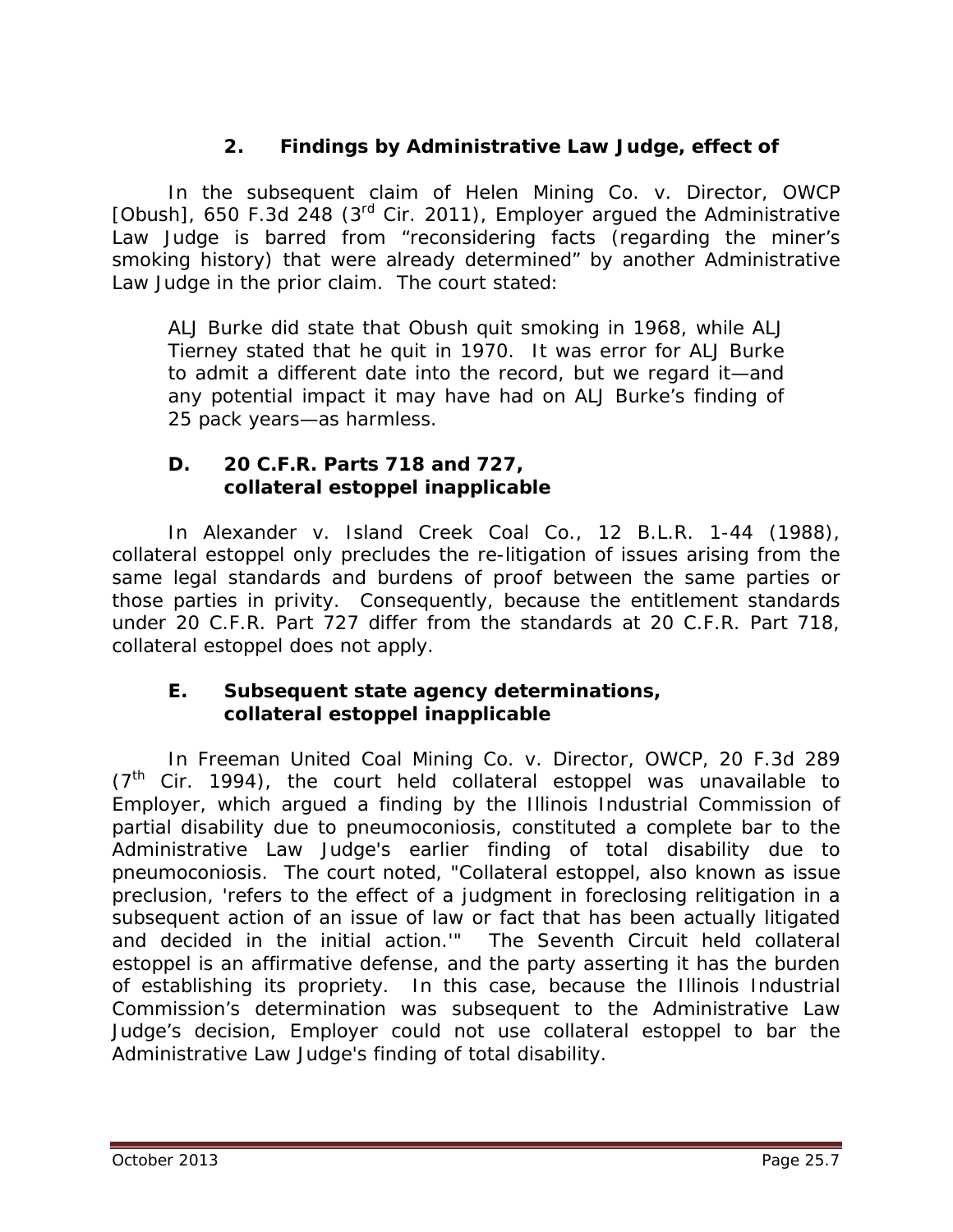#### **F. Social Security Administration findings, collateral estoppel generally inapplicable**

In *Wenanski v. Director, OWCP*, 8 B.L.R. 1-487 (1986), the Board held, "[e]xcept as provided by 20 C.F.R. § 410.470, Social Security Administration findings are not binding on the Department of Labor adjudication officer" (citing to *Tackett v. Director, OWCP*, 7 B.L.R. 1-703 (1985). As a result, SSA's finding of 30 years of coal mine employment was not binding in the subsequent Department of Labor proceeding. *See also Reightnouer v. Director, OWCP*, 2 B.L.R. 1-334 (1979); *Beck v. Mathews*, 601 F.2d 376 (9th Cir. 1978).

#### **G. Miner's and survivor's claims, existence of pneumoconiosis**

For a discussion of the effect of stipulations in the miner's claim on a survivor's claim, *see* Chapter 11. For a discussion of the effect of the Patient Protection and Affordable Care Act, *see* Chapters 11 and 16.

# **1.** *Parklane Hosiery* **factors**

## **a. Generally**

The Board and some circuit courts have utilized the Supreme Court's analysis in *Parklane Hosiery Co. v. Shore*, 439 U.S. 322 (1979) to determine whether collateral estoppel may be applied in a survivor's claim to preclude re-litigation of an issue decided in a successful miner's claim. The factors are as follows: (1) whether the claimant could easily have joined in the earlier proceeding; (2) whether the employer had an incentive in the prior action to have defended the action fully and vigorously; (3) whether the employer has ever obtained a ruling that the miner did not suffer from pneumoconiosis; and (4) whether procedural opportunities are available to the employer in the survivor's claim that were unavailable in the proceeding involving the miner's claim.

# **b. Application of factors**

In *Collins v. Pond Creek Mining Co.*, 468 F.3d 213 (4<sup>th</sup> Cir. 2006), the Fourth Circuit analyzed the *Parklane Hosiery* factors, and determined collateral estoppel could be applied in the survivor's claim to bar re-litigation of the existence of coal workers' pneumoconiosis. First, the court noted the survivor could not have joined the proceeding involving her husband's claim because "spouses of living miners with pneumoconiosis are not entitled to seek benefits under the Act." Second, the court found Employer had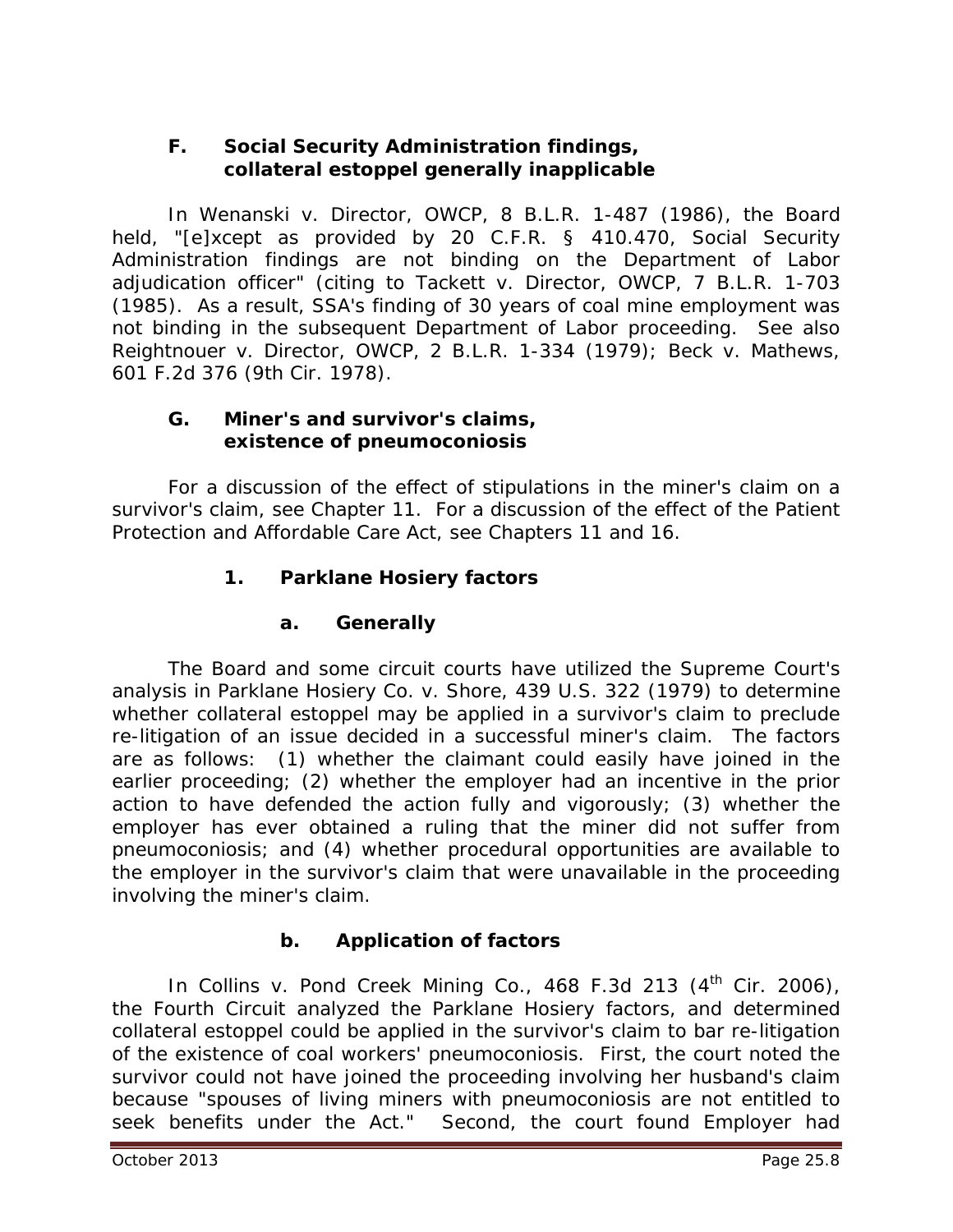incentive to present a vigorous defense in the miner's claim, and there was no finding subsequent to the award of benefits in the miner's claim that he did not suffer from coal workers' pneumoconiosis. Finally, the court concluded Employer had the same procedural opportunities (*i.e.* for appeal and reconsideration) in the coal miner's and survivor's claims. Consequently, application of offensive non-mutual collateral estoppel to preclude re-litigation of the existence of coal workers' pneumoconiosis in the survivor's claim was not "unfair" to Employer. *See also Lusk v. Slab Fork*  Coal Co., Case No. 11-1654 (4<sup>th</sup> Cir. Feb. 28, 2012)(unpub.) (collateral estoppel precludes re-litigation of the existence of pneumoconiosis established in a pre-*Collins* miner's claim to a post-*Collins* survivor's claim).

#### **c. No opportunity to fully litigate, "unfair" to apply collateral estoppel**

In *Cline v. Westmoreland Coal Co.*, 21 B.L.R. 1-69 (1997), the Board noted that "Employer correctly argues that the administrative law judge erred in finding that employer could not challenge its designation as the responsible operator because it did not appeal Judge Chao's *Decision and Order* wherein he found that employer was the responsible operator." The Board held, to the contrary, "[b]ecause claimant's appeal from Judge Chao's denial of benefits was untimely filed and dismissed by the Board, employer was not an aggrieved party."

#### **2. Miner's claim denied, collateral estoppel inapplicable**

In *Hughes v. Clinchfield Coal Co.*, 21 B.L.R. 1-134 (1999), litigation of presence of coal workers' pneumoconiosis is not precluded in survivor's claim where the miner's claim was denied.

#### **3. Collateral estoppel** *may* **apply if miner's claim awarded and no autopsy evidence**

In *Collins v. Pond Creek Mining Co.*, 22 B.L.R. 1-229 (2003), *rev'd. on other grounds*, 468 F.3d 213 (4<sup>th</sup> Cir. 2006), the Board held an employer is collaterally estopped from re-litigating the issue of whether pneumoconiosis is present in the survivor's claim if (1) there is a prior decision awarding benefits in a miner's claim, and (2) no autopsy is submitted in conjunction with the survivor's claim. The Fourth Circuit cited to *Ziegler Coal Co. v. Director, OWCP*, 312 F.3d 332, 334 (7<sup>th</sup> Cir. 2002), and agreed "a coal miner's widow seeking survivor's benefits under the Black Lung Act may generally rely on the doctrine of offensive nonmutual collateral estoppel to establish that, as a result of his work in the mines, her deceased husband had developed pneumoconiosis." *See also Polly v. D & K Coal Co.*, 23 B.L.R.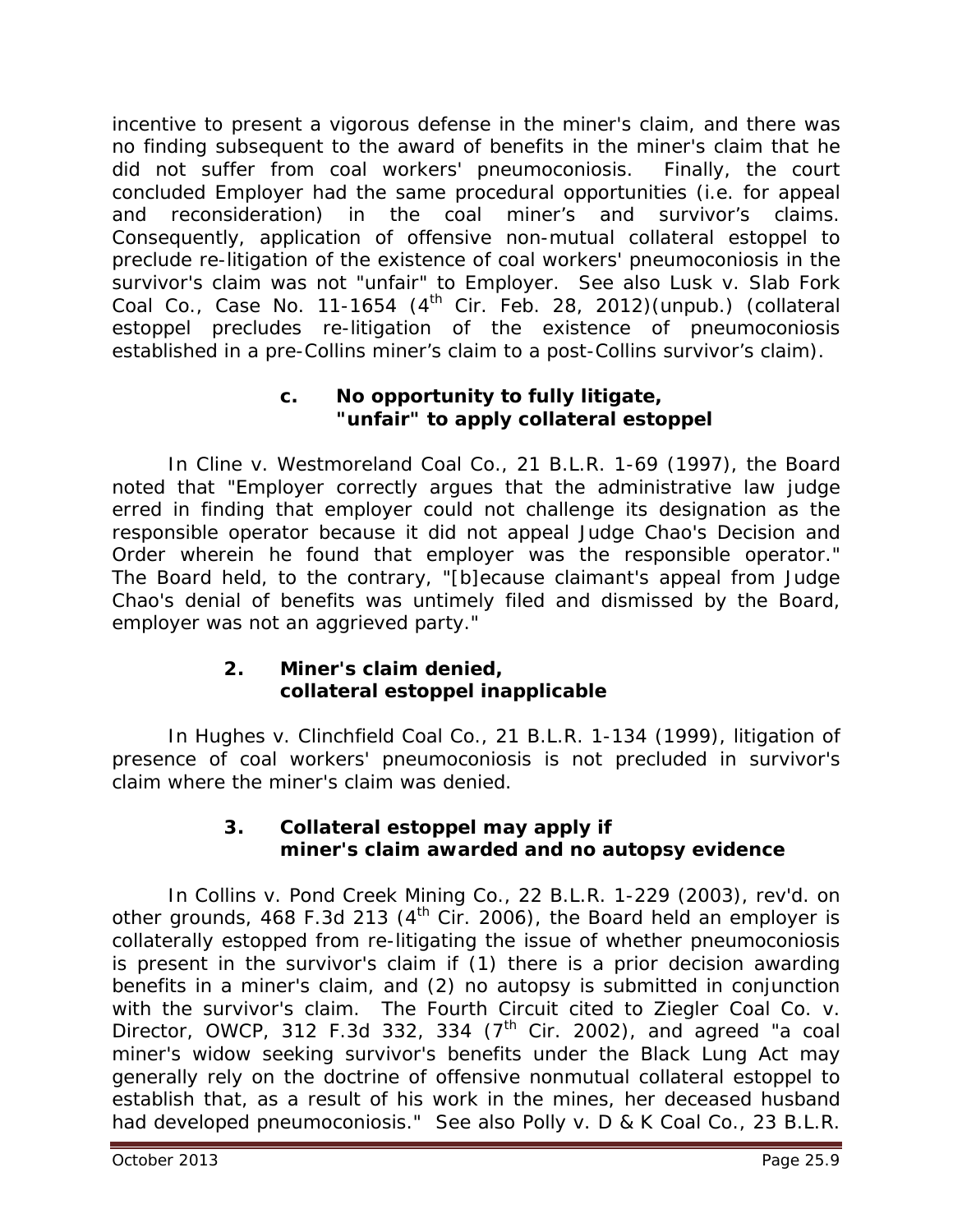1-77 (2005).

In *Zeigler Coal Co. v. Director, OWCP [Villain]*, 312 F.3d 332  $(7<sup>th</sup>$  Cir. 2002), the court held an employer is collaterally estopped from re-litigating the existence of coal workers' pneumoconiosis in a survivor's claim, where the miner was awarded benefits based on a lifetime claim and no autopsy evidence is presented in the survivor's claim. The court noted:

Not all kinds of black lung are progressive; the milder forms of the condition do not get worse over time unless the miner inhales more dust. Yet unless pneumoconiosis sometimes goes into remission, there is no reason to hold a new hearing on the question whether a person who had that condition during life also had it at death. Zeigler does not offer us (and did not introduce before the agency) any medical evidence suggesting that black lung can be cured.

**. . .**

Radiologists frequently disagree about the interpretation of x-ray films; only for the most serious forms of the disease are the opacities indicative of pneumoconiosis easy to distinguish from opacities with other causes. Death offers a considerably better source of evidence: analysis of the lung tissue removed in an autopsy. The Benefits Review Board therefore has created an autopsy exception to the rule of issue preclusion. Both a mine operator and a survivor are allowed to introduce autopsy evidence in an effort to show that the determination made during the miner's life was incorrect.

As a result, the court held, because no autopsy evidence was submitted in the survivor's claim, Employer was collaterally estopped from re-litigating the issue of whether the miner suffered from coal workers' pneumoconiosis. *See also See V.M. v. Clinchfield Coal Co.*, 24 B.L.R. 1-65 (2008) (application of collateral estoppel on modification of survivor's claim upheld).

#### **4.** *Williams and Compton,* **applicability of collateral estoppel**

In *Penn Allegheny Coal Co. v. Williams*, 114 F.3d 22 (3rd Cir. 1997) and *Island Creek Coal Co. v. Compton*, 211 F.3d 203 (4<sup>th</sup> Cir. 2000), the Third and Fourth Circuits held pneumoconiosis cannot be established by any one of the methods set forth at 20 C.F.R. § 718.202(a); rather, all types of evidence must be weighed together to determine whether the disease exists. This engendered some conflict regarding whether collateral estoppel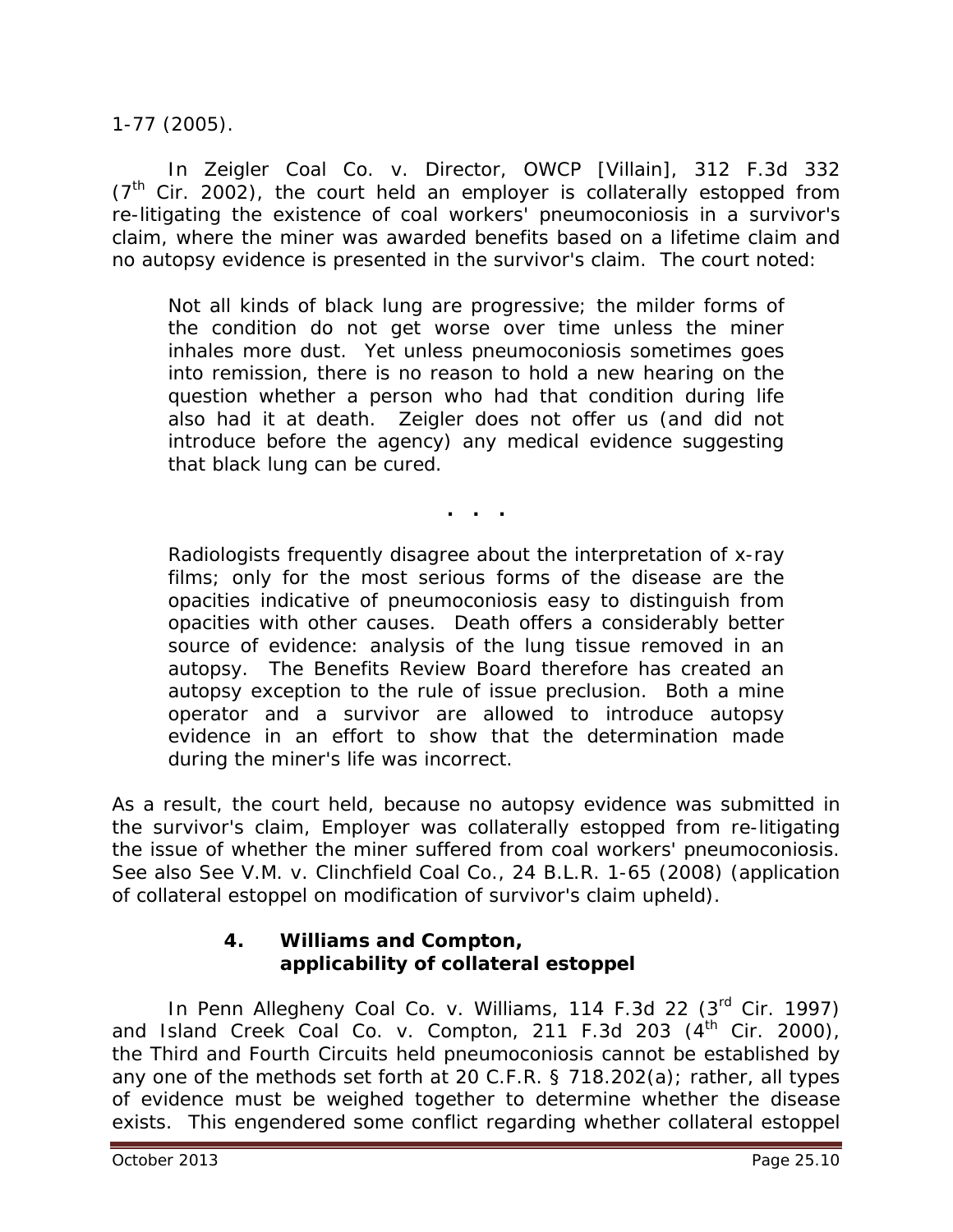could be applied in a survivor's claim filed after issuance of *Williams* and *Compton* using a finding of pneumoconiosis in the successful miner's claim filed prior to issuance of these opinions.

In *Collins v. Pond Creek Mining Co.*, 468 F.3d 213 (4<sup>th</sup> Cir. 2006), the court concluded collateral estoppel was applicable under such circumstances. The court noted *Compton* "left unaltered the legal definition of pneumoconiosis, the methods by which a claimant may establish the existence of pneumoconiosis, and the statutory requirement that a claimant must prove that the coal miner developed pneumoconiosis by a preponderance of the evidence." As a result, the court concluded the legal standard had not been changed, and collateral estoppel could be applied in a survivor's claim to preclude re-litigation of the existence of coal workers' pneumoconiosis.

#### **5. Miner's claim filed on or before January 19, 2001 awarded, effect of**

By unpublished decision in *Lester v. Royalty Smokeless Coal Co.*, BRB Nos. 06-0640 BLA and 06-0640 BLA-A (Mar. 27, 2007) (unpub.), the Board held it is proper to apply collateral estoppel regarding the issue of pneumoconiosis where the miner's claim was awarded under regulations in effect prior to promulgation of the December 2000 regulatory amendments, but the survivor's claim was filed after January 19, 2001 when the evidentiary limitations at 20 C.F.R. § 725.414 were in effect. In footnote 6 of its opinion, the Board stated:

As noted by the administrative law judge, there were changes in the law since Judge Brenner's decision in the living miner's claim, based on the new regulations that became effective on January 19, 2001. (reference omitted). However, contrary to the administrative law judge's finding, the new evidentiary limitations at 20 C.F.R. § 725.414, and the amendment to the definition of pneumoconiosis at 20 C.F.R. § 718.201, did not change the method of proving pneumoconiosis under 20 C.F.R.  $\S$  718.202(a)(1)-(4).

*Slip op.* at 6, fn. 6.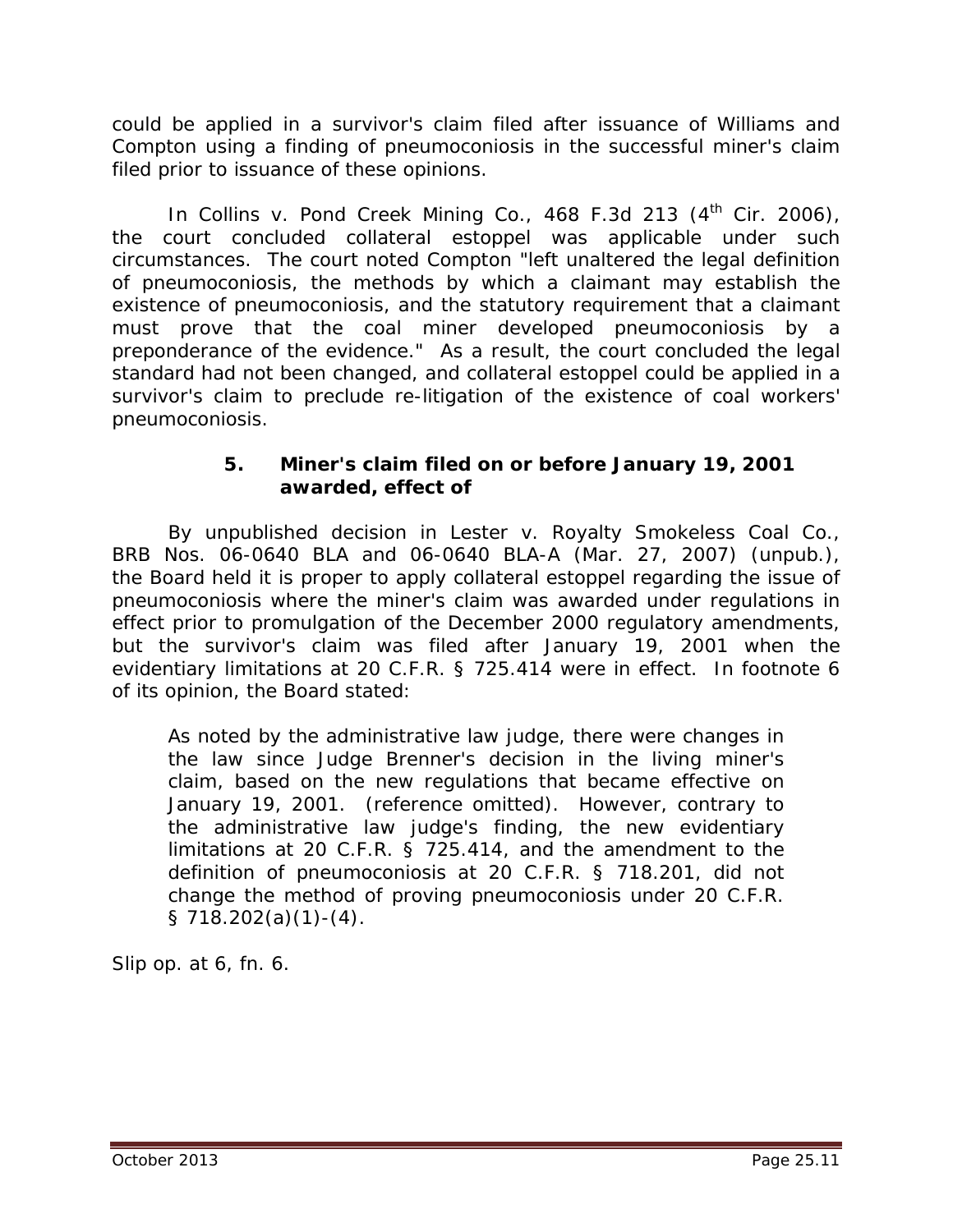#### **6. Stipulation of pneumoconiosis in miner's claim binding in survivor's claim**

In a miner's claim, the Director stipulated to the presence of coal workers' pneumoconiosis. [1](#page-11-0) *Richardson v. Director, OWCP*, 94 F.3d 164  $(4<sup>th</sup>$  Cir. 1996). It was error, therefore, for the Administrative Law Judge to find the disease absent in the survivor's claim. The court concluded the stipulation from the miner's claim was binding in the survivor's claim even though presence of the disease was not "manifest from the medical records." The court then remanded the case to the Administrative Law Judge for a determination of whether coal workers' pneumoconiosis hastened the miner's death.

#### **7. Applies to findings of clinical** *and* **legal coal workers' pneumoconiosis**

In *A.H.A. v. Eastern Coal Corp.*, BRB No. 08-0476 BLA (Jan. 30, 2009) (unpub.), a survivor's claim with no autopsy evidence of record, the Board held collateral estoppel applies to findings of *clinical* as well as *legal* coal workers' pneumoconiosis made in support of a final award in the miner's claim. Here, the Administrative Law Judge concluded legal coal workers' pneumoconiosis was established in the miner's finally awarded claim, but x-ray evidence did not demonstrate the presence of clinical pneumoconiosis. Thus, in the survivor's claim, Employer was collaterally estopped from re-litigating the existence of legal coal workers' pneumoconiosis which, in turn, affected the weighing of medical opinions addressing death causation.

#### **8. Applicable to findings of complicated pneumoconiosis**

In *Westmoreland Coal Co. v. Sharpe,* 692 F.3d 317 (4<sup>th</sup> Cir. 2012) (*Sharpe II*) (C.J. Agee, dissenting), with regard to whether Mrs. Sharpe could invoke the doctrine of "offensive nonmutual collateral estoppel" in her survivor's claim to bar re-litigation of the existence of complicated coal workers' pneumoconiosis, the court held that she could. The miner was

 $\overline{a}$ 

<span id="page-11-0"></span><sup>1</sup>In *Short v. Arch of West Virginia*, BRB No. 02-0857 BLA (Sept. 16, 2003) (unpub.), the Board held a stipulation of pneumoconiosis by Employer in the miner's claim should not be accorded collateral estoppel effect in the survivor's claim because the issue was not actually litigated. In so holding, the Board cited to *Otherson v. Department of Justice,* 711 F.2d 267, 274 (D.C. Cir. 1983), wherein the circuit court held, "[W]hen a particular fact is established not by judicial resolution but by stipulation of the parties, the fact has not been 'actually litigated' and thus is not a proper candidate for issue preclusion." The Board did not cite to the Fourth Circuit's contrary conclusion in *Richardson.*